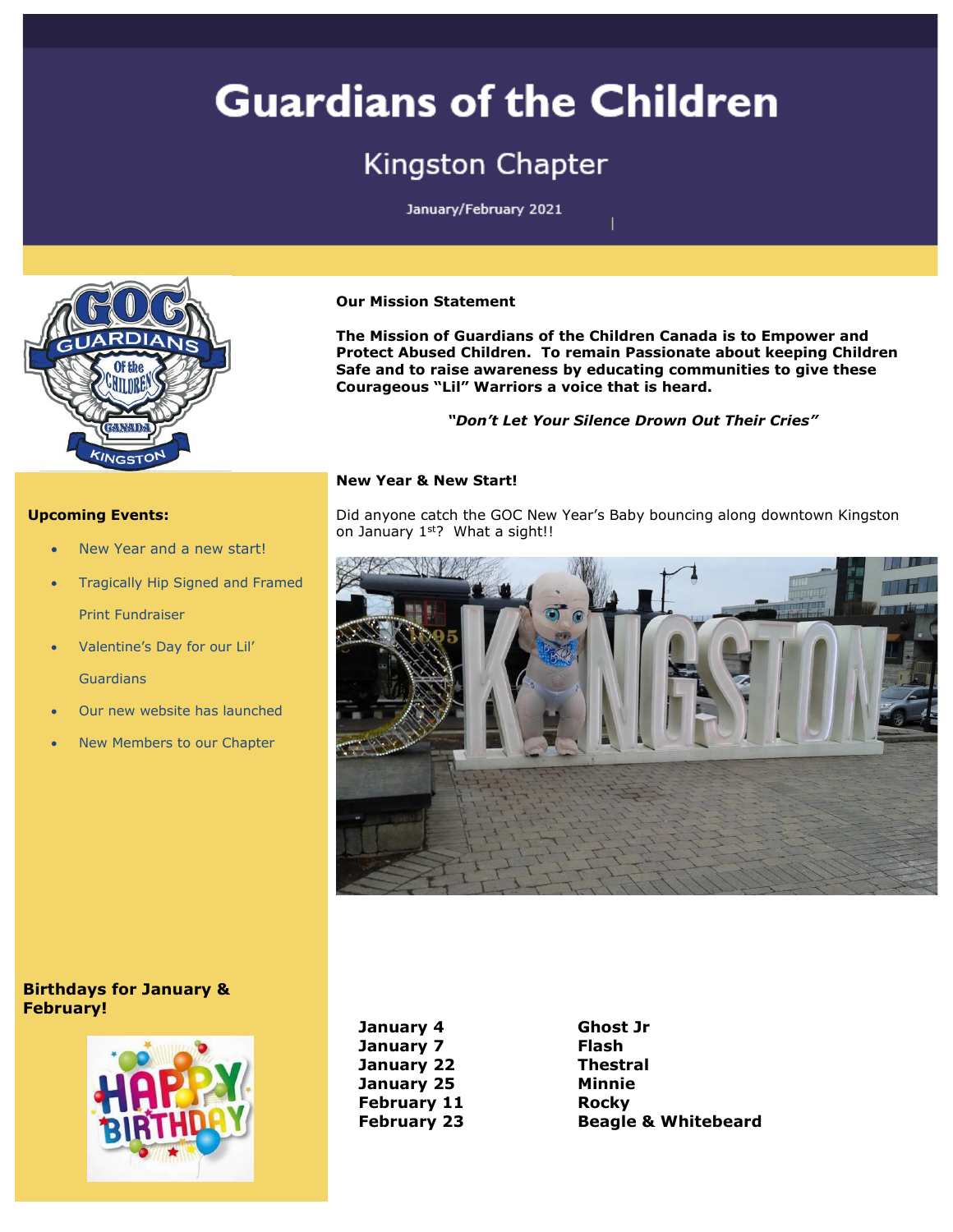#### **Tragically Hip Print Fundraiser!**

**How would you like to own a piece of iconic history? GOC Kingston has been gifted a framed, signed by Tragically Hip Member picture from Sean McEvoy (Take A Pic Photography).**

#### **How do you participate?**



#### *Guess the amount in this jar!!*

- *1. Closest to the amount wins*
- *2. There are only coins in this jar (i.e. there are no fillers)*
- *3. Coins are counted at face value*
- *4. The container is 29 3/4" in circumference*
- *5. Guesses will be to the cent.*
- *6. Each guess will cost \$5.00*
- *7. Final day to purchase guesses, is July 10, 2021 at 11:59 PM. You can also purchase guesses at our 6th Annual Empower the Children Ride. NOTE: Should the Ride be delayed due to COVID-19 restrictions, the closing will align with our new Ride date.*
- *8. Winner will be contacted July 11, 2021 (Or the day following our Ride if changed due to COVID-19 restrictions)*
- *9. Should there be a tie between guessers, we will "Spin the Wheel" with only the tied guessers name on it. Whoever the Spin lands on is the winner.*

#### *How to Guess:*

- *E-Transfer \$5.00 per guess to treasurer@gockingston.com*
- *Include in the e-transfer your guess (i.e. \$105.11, \$105.12)*

**Our new website launched in February!**

We have revamped our website! Take a look. We hope take advantage of this platform to better educate, engage, protect and defend our most precious resource!

[Guardians of the Children Kington Chapter Website](https://gockingston.com/)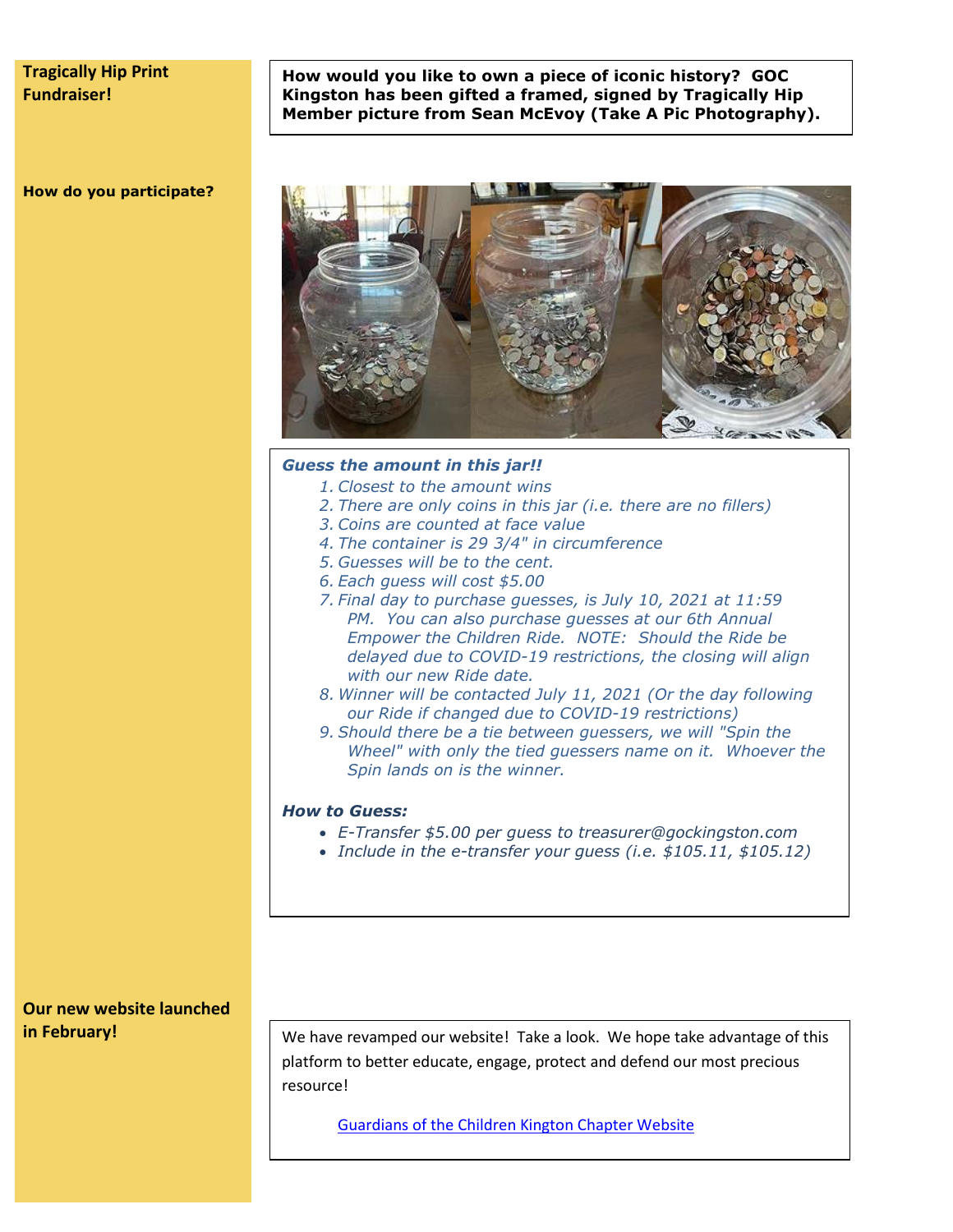### **Lil' Guardians Valentine Celebration**

Although COVID-19 has prevented us from visiting our Lil' Guardians, we still wanted to know that we love them! We put together a little Valentine's Day gift bag for each of them. Including homemade cookies with their names on it! We can't thank our baker Elizabeth Sund for the delicious treats! Also a big thank you to her Mother (Diane Muma) for the generous donation to our cause.



In January, we added 3 new members to our Chapter. Welcome to Cruzz, Cruzz Control and Rebel!!



**New Members to GOC Kingston!**

**Upcoming Ride!**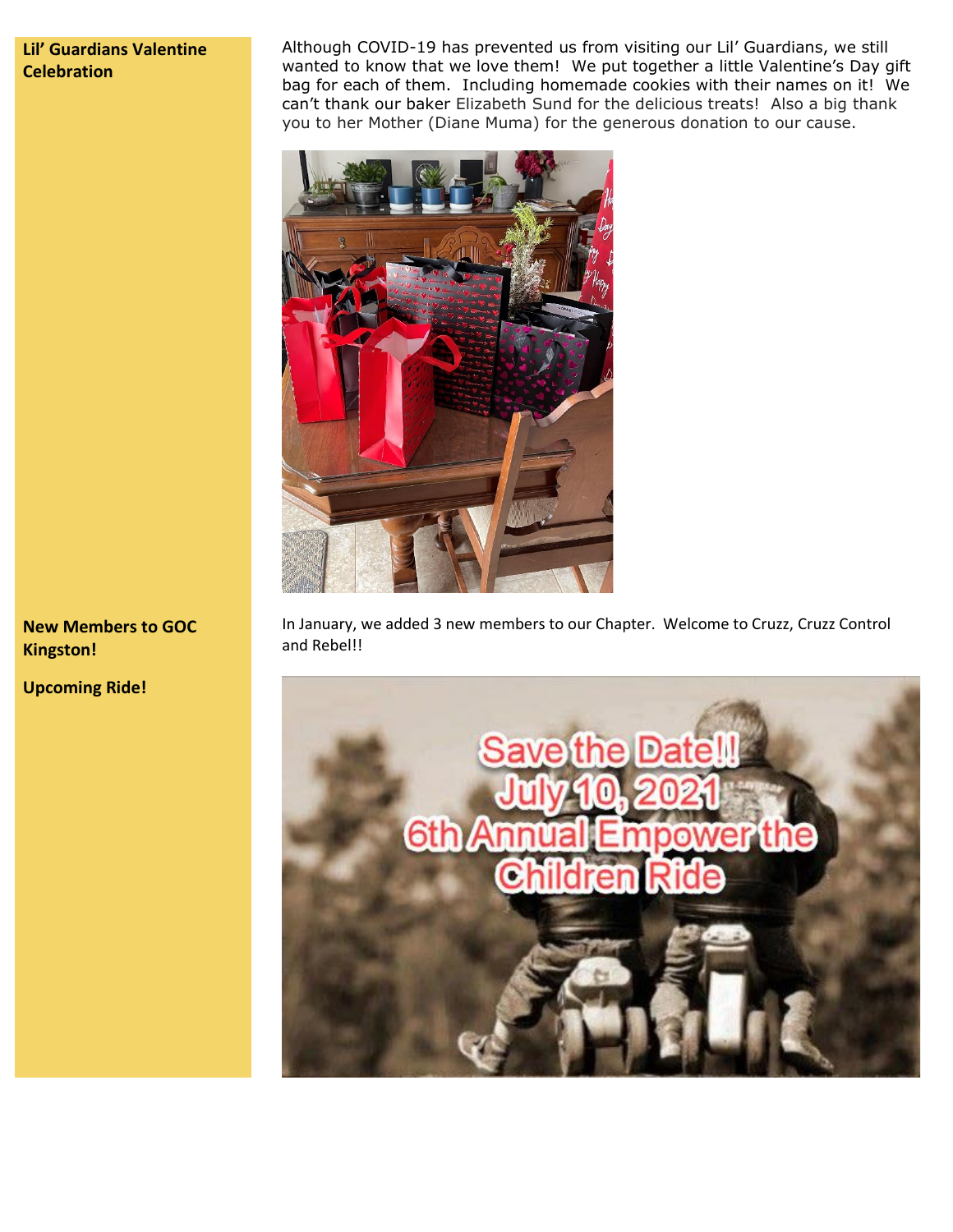### **Meet a Member of our Team!** Sparky!



**Name:** Elaine (Sparky)

**Position:** Treasurer

**What do you Ride?** 2007 Heritage Softail Classic

**What is your favourite Movie(s)?** Raiders of the Lost Ark

**What do you do in your spare time**? Spare Time what it that? Still enjoy playing hockey (before COVID-19). I enjoy baking as long as I have someone to give the treats to. I have a little bookkeeping company that fills some of that time. And of course, getting out and going for a ride.

**When did you join the GOC?** Officially became a full-patch member in November 2020.

**Why did you join the GOC?** The GOC is a great organization that does a lot of good things in the community to help raise awareness to the issues surrounding child abuse. I have seen how the Lil Guardians react when they are around their Guardians. There is a sense of calm that come over some of the children when interacting with the GOC. Before becoming a member, I had a chance to be around the GOC while they were hosting events in the community. It was wonderful to see how children and adults interacted with the group. People in the community are very appreciative of the good work that the GOC does in Kingston and the surrounding area.